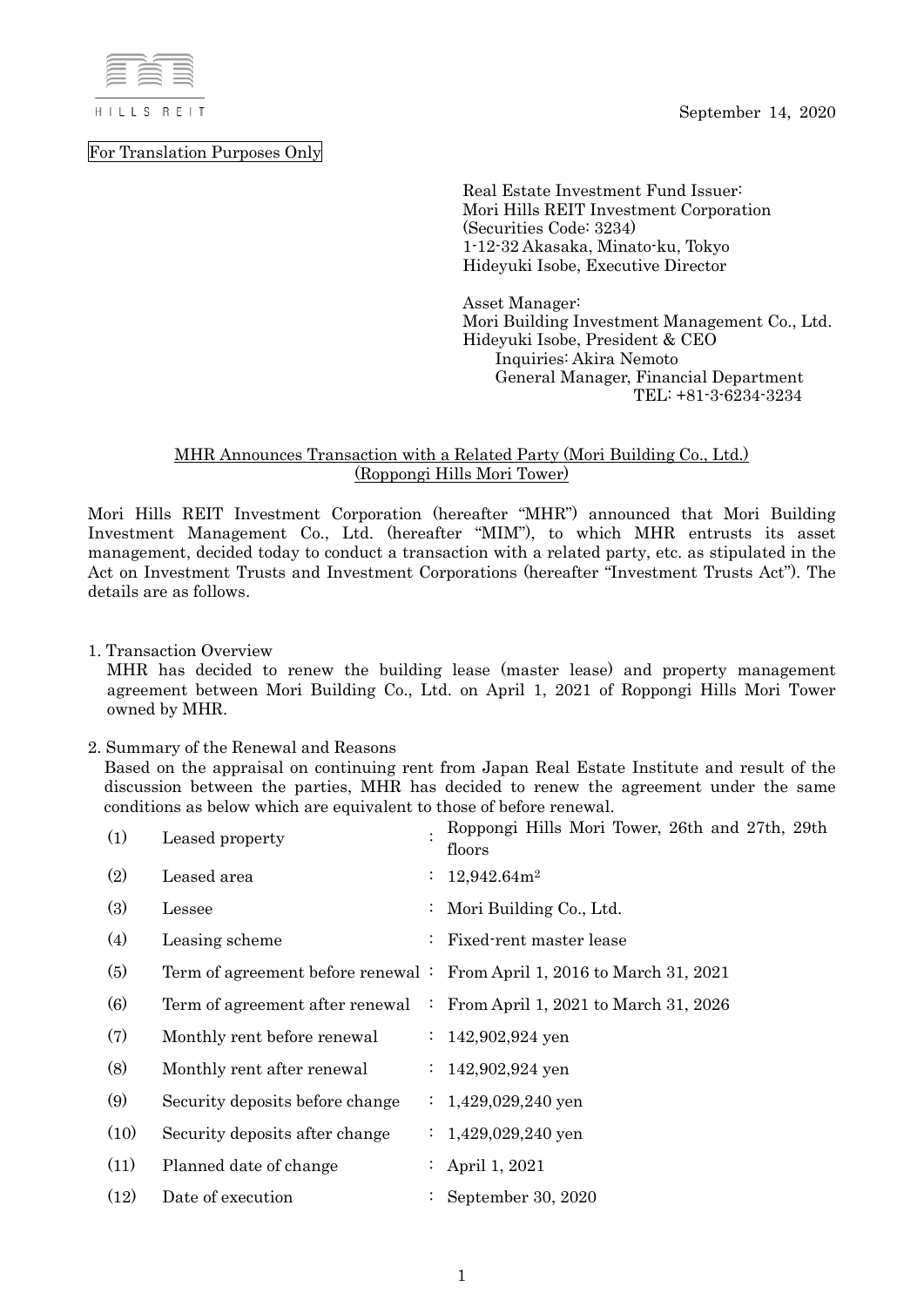# 3. Overview of Related Party, etc.

| Name                                                               |                                             | Mori Building Co., Ltd.                                                                                                                                                                                                                                                                                                                                                                                                                                                                                                                                                                                                                                                                                                                                                                                                                       |  |
|--------------------------------------------------------------------|---------------------------------------------|-----------------------------------------------------------------------------------------------------------------------------------------------------------------------------------------------------------------------------------------------------------------------------------------------------------------------------------------------------------------------------------------------------------------------------------------------------------------------------------------------------------------------------------------------------------------------------------------------------------------------------------------------------------------------------------------------------------------------------------------------------------------------------------------------------------------------------------------------|--|
| Location                                                           |                                             | 6-10-1 Roppongi, Minato-ku, Tokyo                                                                                                                                                                                                                                                                                                                                                                                                                                                                                                                                                                                                                                                                                                                                                                                                             |  |
| Representative                                                     |                                             | Shingo Tsuji, President & CEO                                                                                                                                                                                                                                                                                                                                                                                                                                                                                                                                                                                                                                                                                                                                                                                                                 |  |
| Scope of business                                                  |                                             | General developer                                                                                                                                                                                                                                                                                                                                                                                                                                                                                                                                                                                                                                                                                                                                                                                                                             |  |
| Capital                                                            |                                             | 79,500 million yen (as of March 31, 2020)                                                                                                                                                                                                                                                                                                                                                                                                                                                                                                                                                                                                                                                                                                                                                                                                     |  |
| Established                                                        |                                             | June 2, 1959                                                                                                                                                                                                                                                                                                                                                                                                                                                                                                                                                                                                                                                                                                                                                                                                                                  |  |
| Major shareholder                                                  |                                             | Mori Kiyo Co., Ltd. (as of March 31, 2020)                                                                                                                                                                                                                                                                                                                                                                                                                                                                                                                                                                                                                                                                                                                                                                                                    |  |
| Net assets                                                         |                                             | 399,597 million yen (as of March 31, 2020)                                                                                                                                                                                                                                                                                                                                                                                                                                                                                                                                                                                                                                                                                                                                                                                                    |  |
| Total assets                                                       |                                             | 1,799,309 million yen (as of March 31, 2020)                                                                                                                                                                                                                                                                                                                                                                                                                                                                                                                                                                                                                                                                                                                                                                                                  |  |
| Relationship with MHR and Asset Manager (as of September 14, 2020) |                                             |                                                                                                                                                                                                                                                                                                                                                                                                                                                                                                                                                                                                                                                                                                                                                                                                                                               |  |
|                                                                    | Capital relationship                        | Mori Building is a major unitholder (15.0% stake) of MHR. Mori<br>Building is also the wholly owning parent company (100% stake)<br>of the Asset Manager, and thus constitutes a related party, etc. as<br>defined in the Investment Trusts Act.                                                                                                                                                                                                                                                                                                                                                                                                                                                                                                                                                                                              |  |
|                                                                    | Personnel relationship                      | There are no personal relationships to note between MHR/MIM<br>and Mori Building.                                                                                                                                                                                                                                                                                                                                                                                                                                                                                                                                                                                                                                                                                                                                                             |  |
|                                                                    | Business relationship                       | Mori Building has executed a support agreement and information<br>provision agreement with MHR and the Asset Manager and an<br>advisory business consignment agreement with the Asset<br>Manager, and provides support, etc. in connection with property<br>acquisitions, etc. In addition, Mori Building has executed a brand<br>mark licensing contract with MHR and grants the license to use<br>the brand name "Mori Hills REIT" and the "m" brand mark.<br>Furthermore, as for assets MHR owns in the form of trust<br>beneficial interests, Mori Building has executed a building lease<br>agreement (so called "master lease agreement") with a trustee,<br>and leases the entire property as a master lessee. Mori Building<br>has also executed a property management agreement and<br>conducts property management of the property. |  |
|                                                                    | Application of status<br>as a related party | Mori Building falls under the category of other affiliated<br>companies of MHR. In addition, it is the parent company of the<br>Asset Manager.                                                                                                                                                                                                                                                                                                                                                                                                                                                                                                                                                                                                                                                                                                |  |

### 4. Other

Upon consultation with Mori Building Co., Ltd., the following appraisal values were decided to be the revised amounts.

| Appraisal value by Japan Real Estate Institute concerning continuous monthly rents |                 |  |  |
|------------------------------------------------------------------------------------|-----------------|--|--|
| Appraisal value                                                                    | 142,902,924 yen |  |  |
| Appraisal date                                                                     | August 1, 2020  |  |  |

5. Procedures Concerning Transactions with Related Party, etc.

To comply with applicable laws and regulations and with the asset management agreement, as well as to prevent the interests of MHR from being negatively impacted, the Asset Manager has conducted adequate procedures pursuant to the Related Parties Transaction Guidelines. In addition, MIM will deliver a written statement to MHR, pursuant to the Investment Trusts Act.